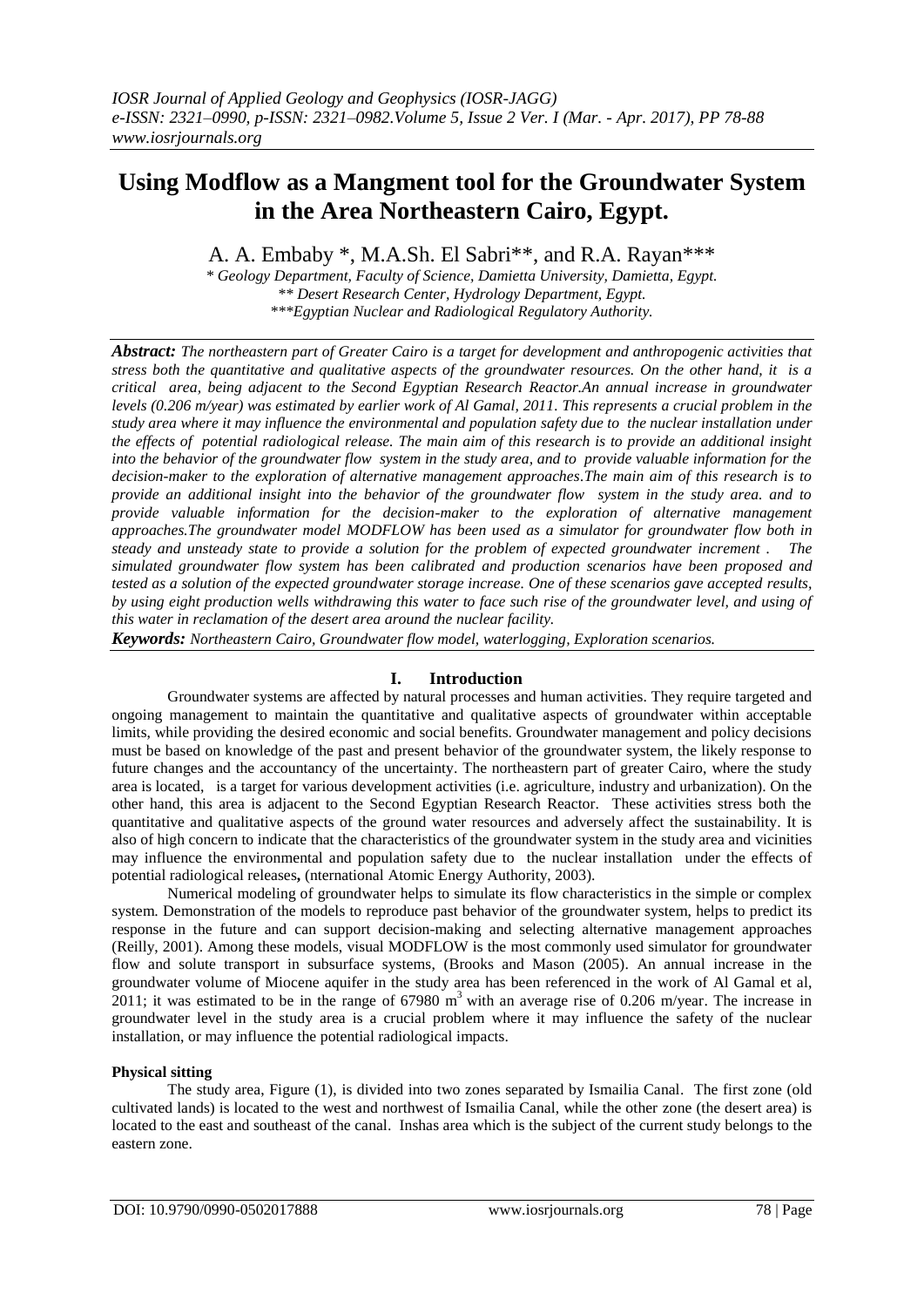

The desert area is characterized by a mild to moderate topography (El Sayed, 2005). Digital Elevation Model (3DEM) declear that its land surface slopes to the north and west and is dissected by a network of dry wadies that terminate downslope, (Fig. 2). The area is covered by different types of soils; some are of sandy clay nature (near the old cultivated land).



**Figure (2):** Topography of the study area using Digital Elevation Model (3DEM)

The studied area is characterized by an arid to semi-arid climatic conditions where summer is hot and winter is mild rainy.

# **Geological and Hydrogeological Setting**

The major lithostratigraphic units encountered in the study area are related to Quaternary and Tertiary, (Fig. 3), The Quaternary deposits are represented by a section of Nile sediments appearing on the surface and extending in subsurface for about 60 m maximum thickness (EGSMA, 1997). It mainly consists of loose quartz sand and gravel interbeds occasionally with thin streaks of silty clay. The Quaternary sediments are underlain by a thin bed of yellowish brown clay of one meter thickness. The latter is underlain by basalt sheets appearing at different depths from 7m to 59m below surface, (Desert Research Centre, 1993). The Tertiary sediments are represented by Miocene strata which occupy the northeastern and southern parts of the area and exhibit a variation in thickness up to 98m. These sediments consist of dark grey clayey silt and calcareous marl interbeds with gravel and sand bands.

The surface of the two lithostratigraphic units is strongly dissected by a complex system of faults striking, mostly through aganion haydrulic E-W. The Miocene and Quaternary aquifers face each other in the study area where connection occurs along the NW/SE fault plane (Desert Research Centre, 1993), (Fig. 4a and 4b). A detailed cross section showing the different geologic units and the lateral and vertical changes in lithostratigraphy and structural features is given in the work of (Al Gamal et al, 2011).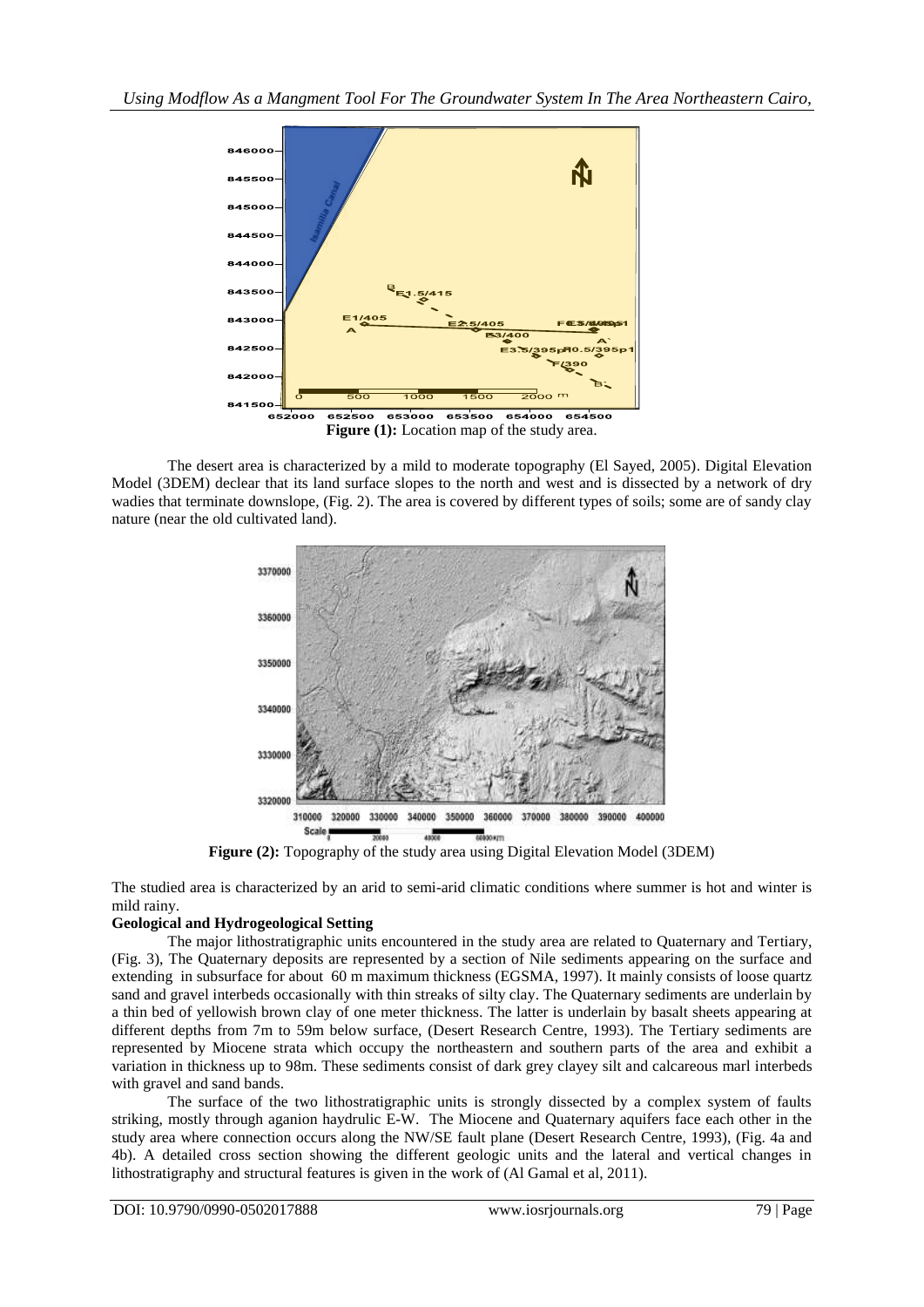

**Figure (3):** Geologic map of the study area (Sultan , etal 2012).

Groundwater occurs in two main water bearing formations; Quaternary and Miocene aquifers. According to Desert Research Centre (1993), the Quaternary aquifer occupies the western sector of Inshas region (to the west of the NW fault). It is mainly composed of loose sand, rounded to subrounded very coarse to fine well sorted. The thickness of this aquifer varies from 7 m to the NE up to 48m in SW of the site, and the aquifer is underlain by a thin bed of clay followed downwards by basalt sheet. The Quaternary aquifer within the area of study is found under semi-confined conditions depending on the presence or absence of clay intercalation. The depth to water ranges from 21 m (NE) to 91 m (SW).

The Miocene aquifer is exposed to the east of the NW fault in Inshas area (facing the Quaternary to the west). It is composed of dark grey clayey silt and calcareous marl interbeded with gravel and sand bands at the top. This aquifer is enclosed between two impervious clayey beds which create a piezometric head and turns the aquifer confined. Its thickness reaches 98m, (Al-Gamal et al, 2011) and the depth to water varies from 14 m to 36 m. The recharge of the Miocene aquifer mainly takes place from precipitation during the past wet periods. It also takes place due to irrigation return and inflow from Pleistocene aquifer in some areas. The discharge takes place through production wells and pumping for different purposes.The permeability coefficients of the study aquifers, based on pumping test, range from  $4.9 \times 10^{-3}$  to  $8.1 \times 10^{-3}$  cm/sec and the transmissibility ranges from 56.7 to 100 m<sup>3</sup>/day/m (El Sayed, 2005).



**Figure (4a):** Geological Cross section `, EAEA site Inshas area, (Al Gamal et al, 2011).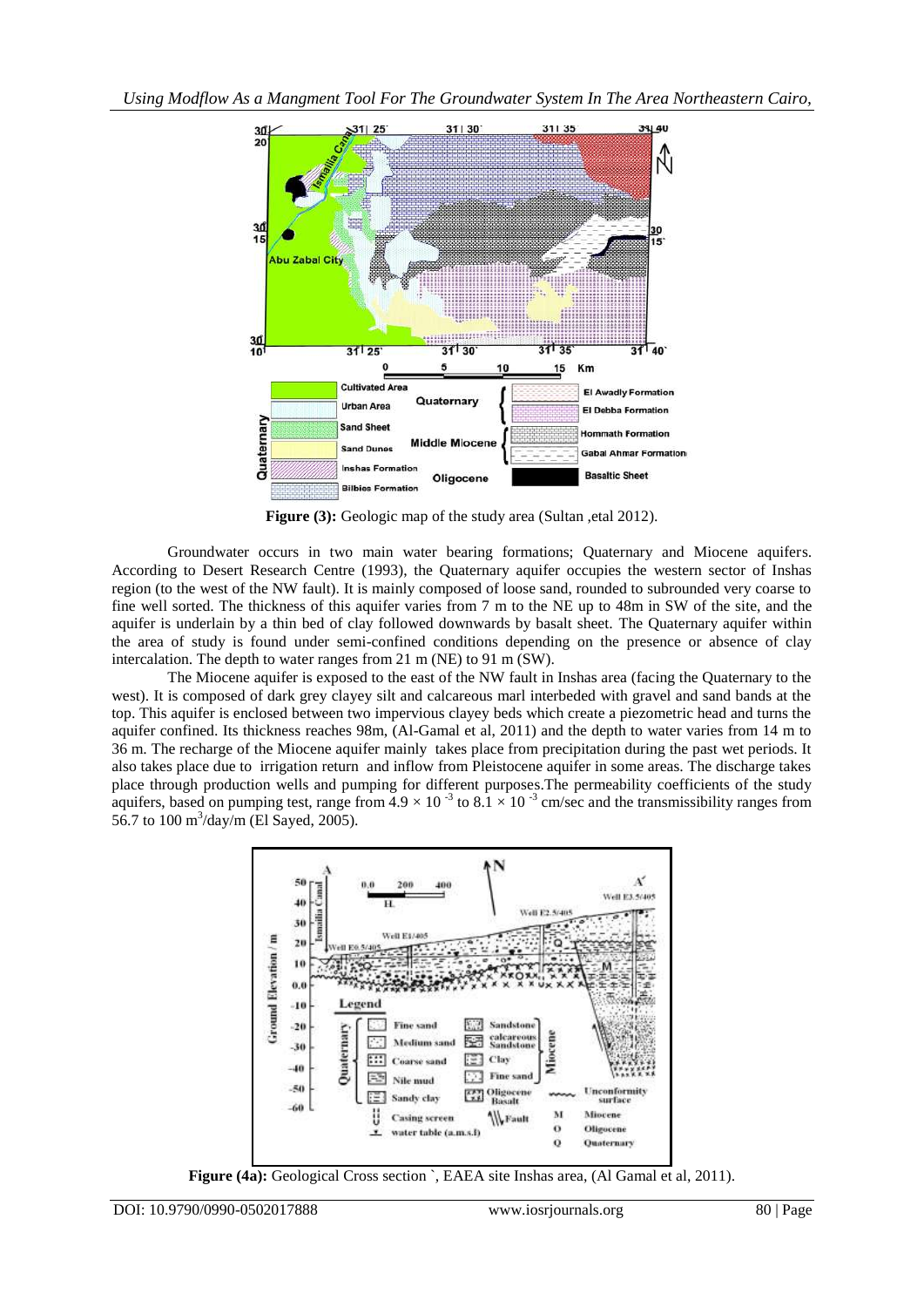

**Figure (4b):** Geological Cross Section, BB`, EAEA site Inshas area, (Al Gamal et al, 2011).

# **II. Material and Methods**

The data that describe the hydrodynamic properties, lithostratigraphic characteristics, dimensions and geometry of the water bearing formations and bounding units have been inventoried from the work of (DRC, 1993 and El Sayed, 2005). The data also include the parameters of groundwater flow (head, gradient, direction, interconnections…. Etc.) and well design at the points of sampling.The mathematical modeling technique has been applied by using the visual MODFLOW computer program (Mc Donald and Harbaugh, 1988). The model is capable for simulating the time-dependent flow as well as mass and heat transport. The time-dependent data which are included into the Finite Difference Model (FDM) has to be stored outside in database or GIS systems. The governing equations are derived through combination between the water balance equation and Darcy's law (Anderson and Woessner, 1992). The model describes groundwater flow of constant density under nonequilibrium conditions in a heterogeneous and anisotropic medium according to the following equation (Bear, 1979), which was solved using the finite difference technique:

$$
\frac{\partial}{\partial x}\left(K_{xx}\frac{\partial h}{\partial x}\right) + \frac{\partial}{\partial y}\left(K_{yy}\frac{\partial h}{\partial y}\right) + \frac{\partial}{\partial z}\left(K_{zz}\frac{\partial h}{\partial z}\right) - W = S_s\frac{\partial h}{\partial t}
$$

Where  $K_{XX}$ ,  $K_{yy}$  and  $K_{zz}$  are the hydraulic conductivity along the x, y, and z coordinate axes, (Lt<sup>-1</sup>); h is the potentiometric head (L); W is a volumetric flux per unit volume and represents sources and/or sinks of water (t); Ss, is the specific storage of the porous material  $(L^{-1})$ ; and t is time (t). In general, S<sub>s</sub>, K<sub>xx</sub>, K<sub>yy</sub>, and K<sub>zz</sub> may be functions of space  $(S_s = S_s(x,y,z), K_{xx} = K_{xx}(x,y,z)$ , etc.) and W may be a function of space and time (W =  $W(x,y,z,t)$ ).

#### **Processing and results of the model**

To achieve the objective of the current study; (i.e. to simulate the groundwater flow system and to determine its response against changes of relevant attributes (head and discharge) & also, to review the specific data, parameters and information which characterize the hydrogeological regime in the study area) ,the following procedure has been followed:

#### **Conceptual model**

A hydrogeological conceptual model has been developed by taking into account the available geological and hydrogeological data and information, including aquifer parameters and groundwater level observations (Varni and Usunoff, 1999). The groundwater system under study has been conceptualized as a one hydrogeological layer of approximately 98m thickness, representing the two main aquifers (Quaternary and Miocene). The hydraulic conductivity values vary in a narrow range from 0.005 to 0.034 m/min and from 0.177 m/min to 0.163 m/min in the two aquifers, respectively, (DRC, 1993). A faulting system (NW-SE) strikes the local area and upraises the Miocene aquifer to face the Quaternary one up to 73m (DRC, 1993 and El Sayed, 2005). The two aquifers are hydraulically connected through the fault plane and show the same hydraulic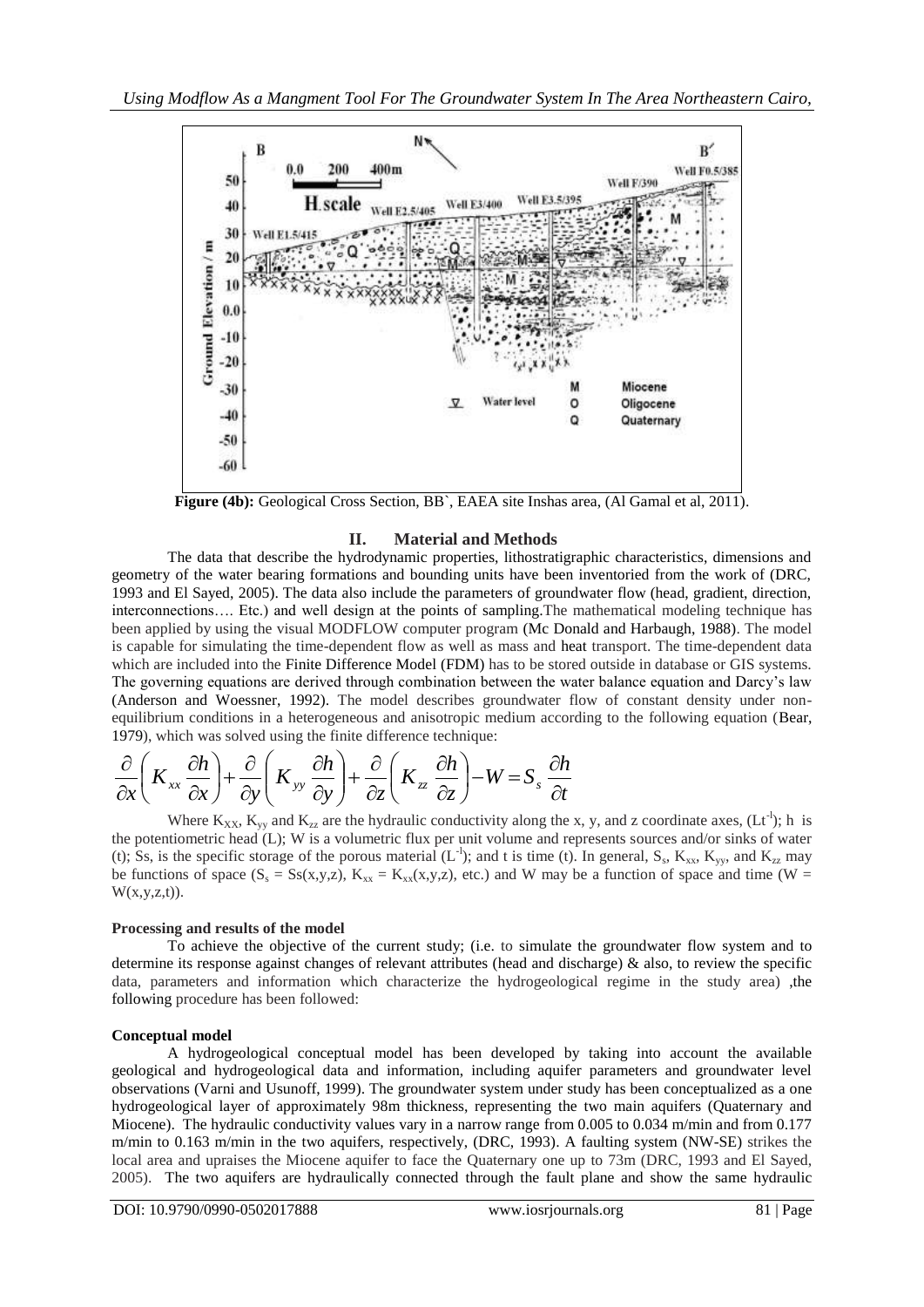conditions in the local study area, (Attia, 2009). Groundwater levels range from 13.5 to 16 m.a.s.l. in the modeled area for both aquifers (Fig. 5). A fluctuation of groundwater levels in the range of 50-100 cm has been recorded in the period from 1997 to 2005 (Al-Gamal et al, 2011). Groundwater flow in the aquifer is governed by the conditions at the boundary of the regional system.



**Figure (5):** Water table map of the study area (2005), (Al-Gamal etal, 2011).

# **Steady State Simulation**

Based on the availabe data and hydrogeological conditions in the study area, the two aquifers in a 1200 feddan area were divided into 100 columns and 100 rows for simulating groundwater flow. The layers modeled, their dimensions, their hydrogeological parameters, the chosen boundaries and all the characteristics of the system are fed to the modeling design, for accountancy in the output calculations. Proper representation of model boundary conditions is very important for proper simulation of groundwater flow. These should correspond to the actual hydrologic boundaries of the system, as they constrain and control the results of simulation. Ismailia Canal has been considered as a constant head boundary to the Northwest of the study area and a general flow boundary has been assigned to the northern, southeastern parts (Fig. 6).



Figure (6): Grid and boundaries of the modeled area.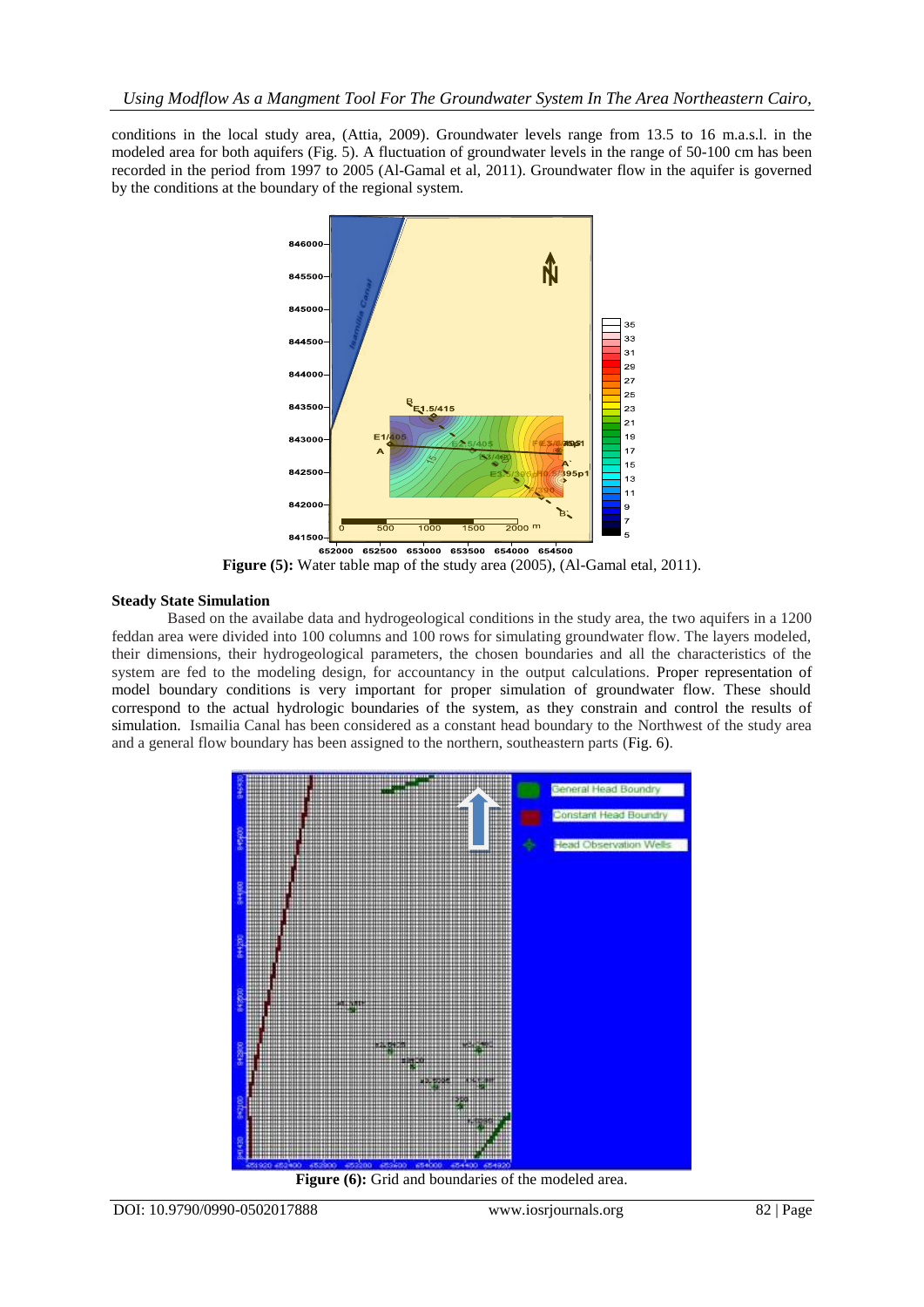#### *Using Modflow As a Mangment Tool For The Groundwater System In The Area Northeastern Cairo,*

The evaporation rate exceeds the total annual rainfall rate in the study area. The main groundwater recharge at the zone of interconnection, comes from irrigation return, (Mohamed, 2002)flow and from Ismailia Canal at specific locations. The groundwater levels of the year 2005 have been used to model the groundwater flow for steady state conditions in the area under study. The availability of relatively complete historical records of hydraulic head at a number of observation wells in the period 1995 - 2005, (El Sayed, 2005 and Al-Gamal et al, 2011) helped to conduct the model calibration (Fig. 7) so the hydraulic conductivity and transmissivity are changed by trial and error method (Doherty, J. 1990) until the contours of the calculated heads match the observed heads of the year 2005. The efficiency of the simulation process and the compliance between calculated and observed head values was 0.994, with a residual mean of 0.718 m, (Fig. 8). This indicates an acceptable comparison and satisfactory calibrated results and renders the adjustment of hydraulic conductivity, not necessary.



**Figure (7):** Water level contour map of the steady state during year 2005.



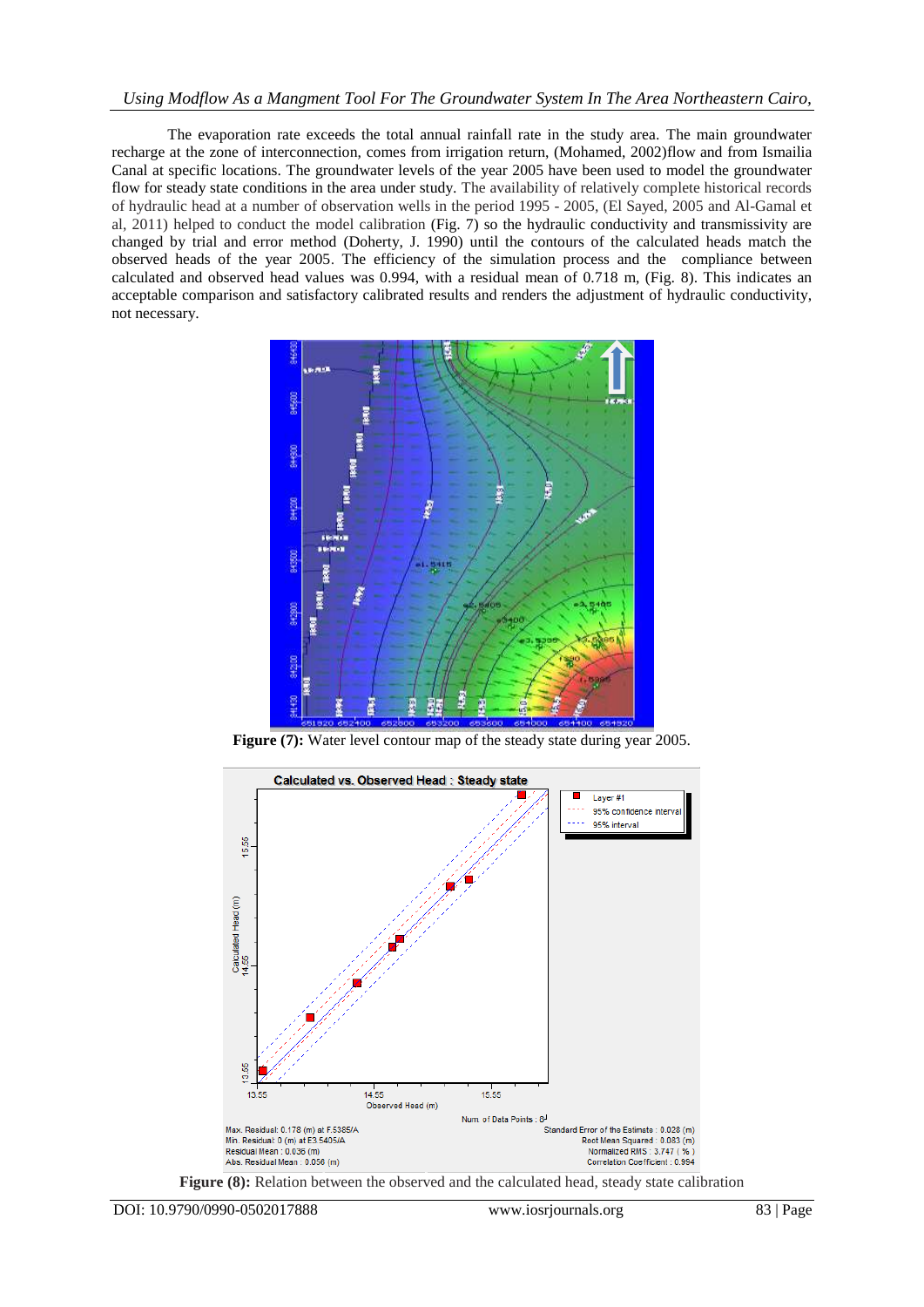#### **Unsteady State Simulation**

After completing the steady state simulation, the output of the first round was used for simulating the unsteady state condition of the system. This have been done by using the simulated hydraulic head of the year 2005 under the same boundary conditions and applying the available reference period of piezometric head records (2005 to 2015). The storage coefficient values introduced to the model were deduced from previous studies (El Sayed, 2005). The simulated head in the unsteady state (Fig. 9), showing that the groundwater movement in the sector under study , is generally from southeast to north and west directions ( i.e. from the Miocene aquifer to the Quaternary aquifer ), ending as base flow in Ismailia Canal. The calibration of the unsteady state simulation shows a good correlation (0.97) between the observed hydraulic head and the calculated head, (Fig. 10).



**Figure (9):** Water level contour map of the unsteady state during year 2005.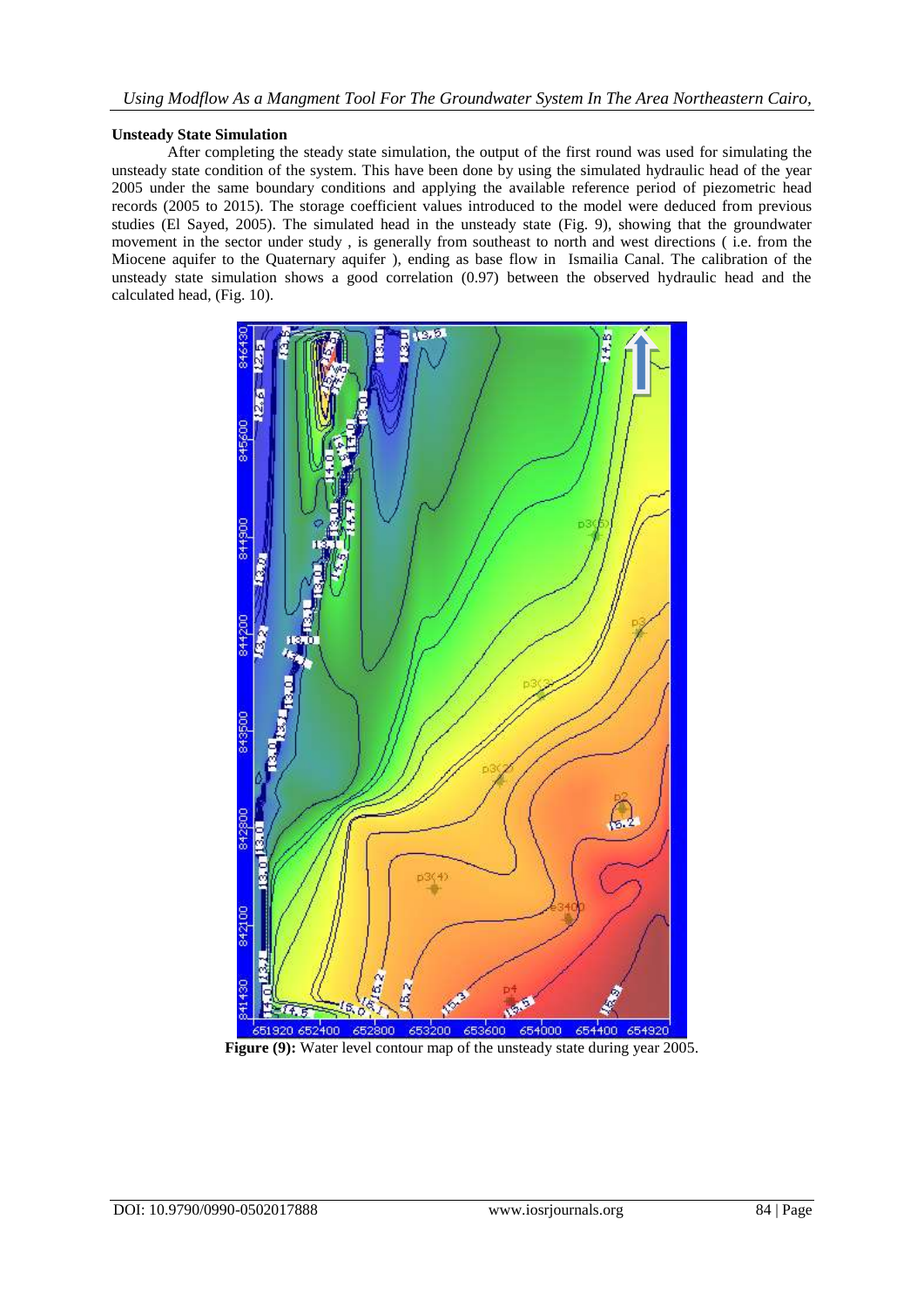

**Figure (10):** Relation between the observed and the calculated head, unsteady state calibration.

# **The current situation till year 2040**

The output of simulated heads in 2015 has been used as initial values for predication of the change in head in the year 2040. The results of prediction is illustrated in (Fig.11), where the drawdown was estimated to be 2.52m through the next 25 years (i.e. the yearly drawdown is nearly equal to 0.101m). These values of the predicated head with the assumption that the rise in the water table is 0.206m/year (Al Gamal et al, 2011) uprising a problem that threaten the design structure of the nuclear facility in the study area.



Figure (11): Water level contour map of the unsteady state during year 2040.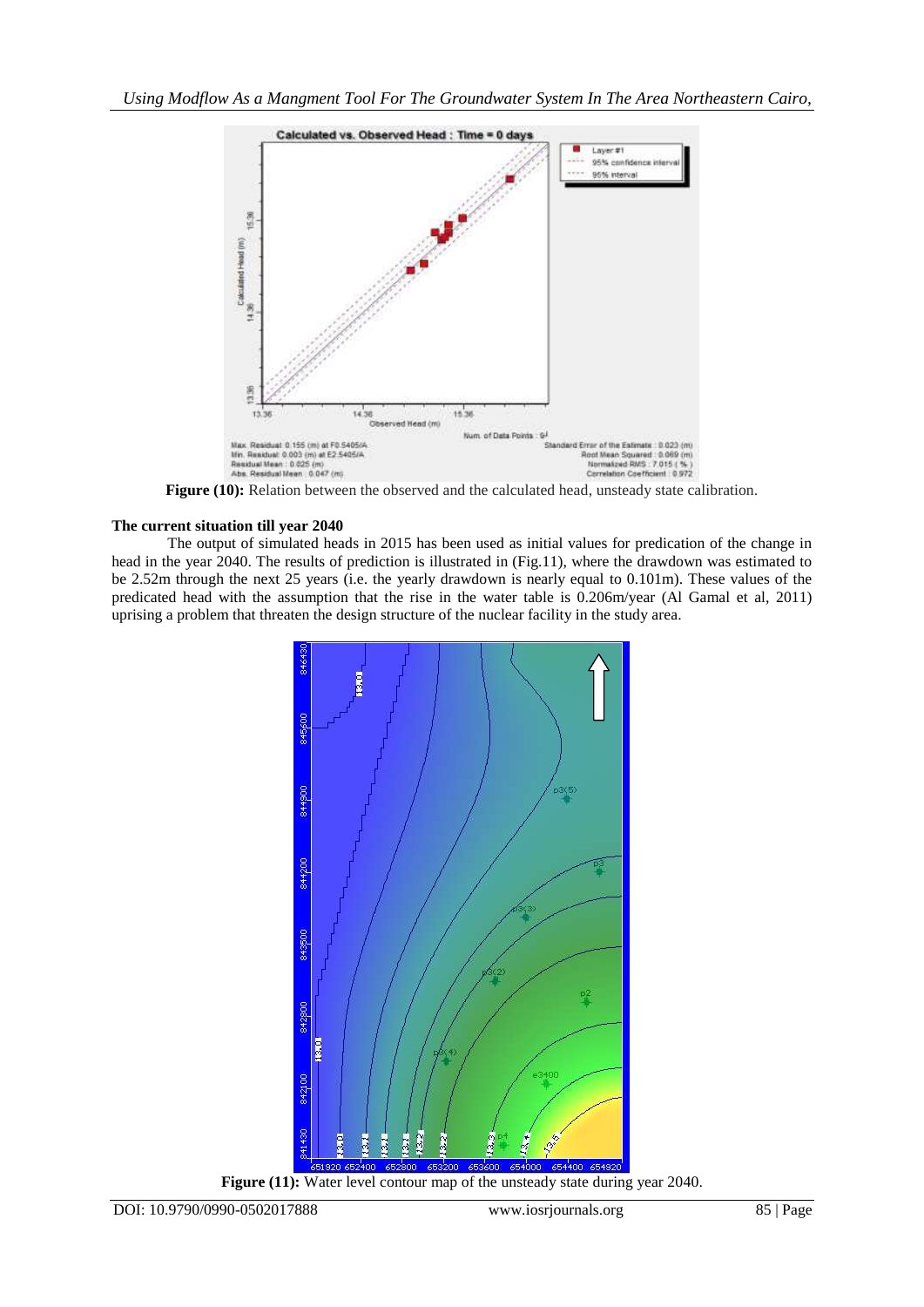#### **Proposed scenarios for the existing problem First Scenario**

A first scenario has been proposed to face the increment of groundwater level by designing four exploitation wells , covering the Miocene aquifer in the model domain with an operating time of 10 hours with rate 40  $\text{m}^3$ /day. This resulted to decrement of nearly only 0.098 m/ year which is not sufficient to cope with the expected increment, (Fig. 12).



**Figure (12):** The predicted head from 1<sup>st</sup> scenario in the year 2040.

# **Second Scenario**

A second scenario has been proposed by increasing the productive wells to eight wells with an operating time of 10 hours with rate  $40m^3$ /day covering both the Miocene and the Quaternary aquifer in model domain. The predicted head due to the  $2<sup>nd</sup>$  scenario of production was illustrated in (Fig. 13), revealing that the decrement will reaches about 0.151 m/ year, which is still not sufficient for the increment.



**Figure (13):** The predicted head from 2<sup>nd</sup> scenario in the year 2040.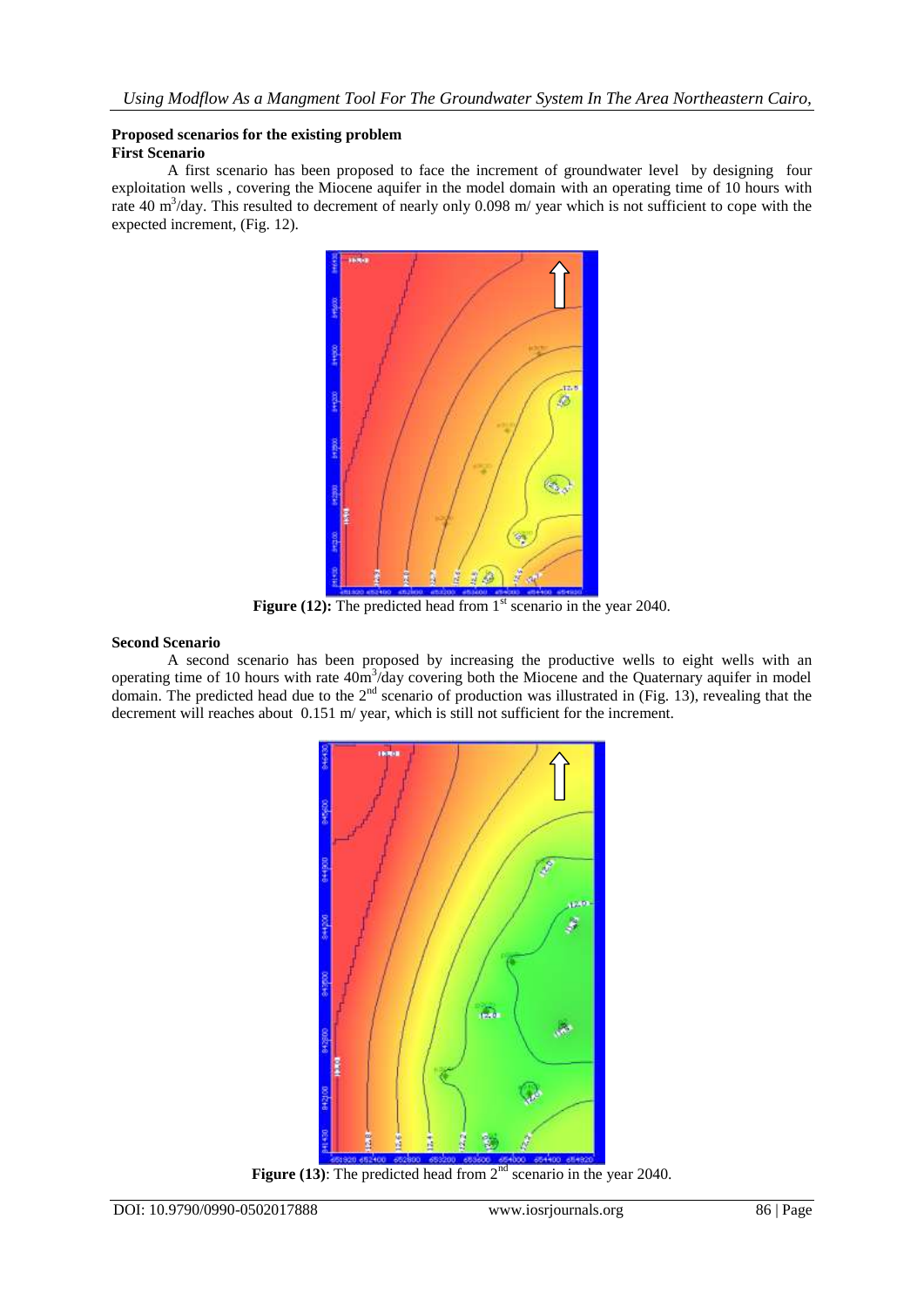#### **Third scenario (solution problem scenario)**

A third scenario has been proposed to withdraw the expected future increment in groundwater level and to use the withdrawn water from cultivation of the desert area around Inshas site. It was proposed to design eight productive wells with an operating time of 10 hours with rate 80 m<sup>3</sup>/day covering both the Miocene and Quaternary aquifer. Figure (14) illustrates the predicated head under the effect of the proposing scenario, resulting in decrement of the groundwater level of about 0.206 m/ year which is satisfactory to cope with solving the problem of groundwater level increase.



**Figure (14):** The predicted head from 3<sup>rd</sup> scenario in the year 2040.

The water produced from the proposed productive wells would be used for the cultivation of 1200 feddan in the area and can be used for any type of crops as their salinities are low ( $(EC \sim 0.95 \text{ mmhos/cm})$ ) (Ahmed, 2002 and El Sayed, 2005), they can be used for field crops (such as, Bean cowpea), some vegetables (Beans, lettuce, onion, and radish) as well as some fruits (Avocado, strawberry) (Ayers and Westcot, 1976; and NWQMS, 2000).

# **III. Conclusion**

The groundwater flow system in the area of northeast Cairo has been successfully simulated and modeled under steady and unsteady conditions using the visual MODFLOW model. The result of prediction in the current situation scenario estimated to be 2.52 m through the next 25years (i.e. the annual drawdown is nearly equal to 0 .101m). These values of the predicted head with the assumption that the rise in the water table is 0.206 m/year uprising a serious problem that threaten the design structure of the nuclear facility in the area. The calibrated model has been used to introduce another scenario to face the annual increase in groundwater storage of the Miocene aquifer that threatens the facility in Inshas area, by proposing eight wells resulting in decrement of the groundwater level of about 0.206 m/year which is satisfactory to cope with solving the problem of groundwater level increase. In this scenario, the withdrawn water from the system can be used in the cultivation of the surrounding desert area.